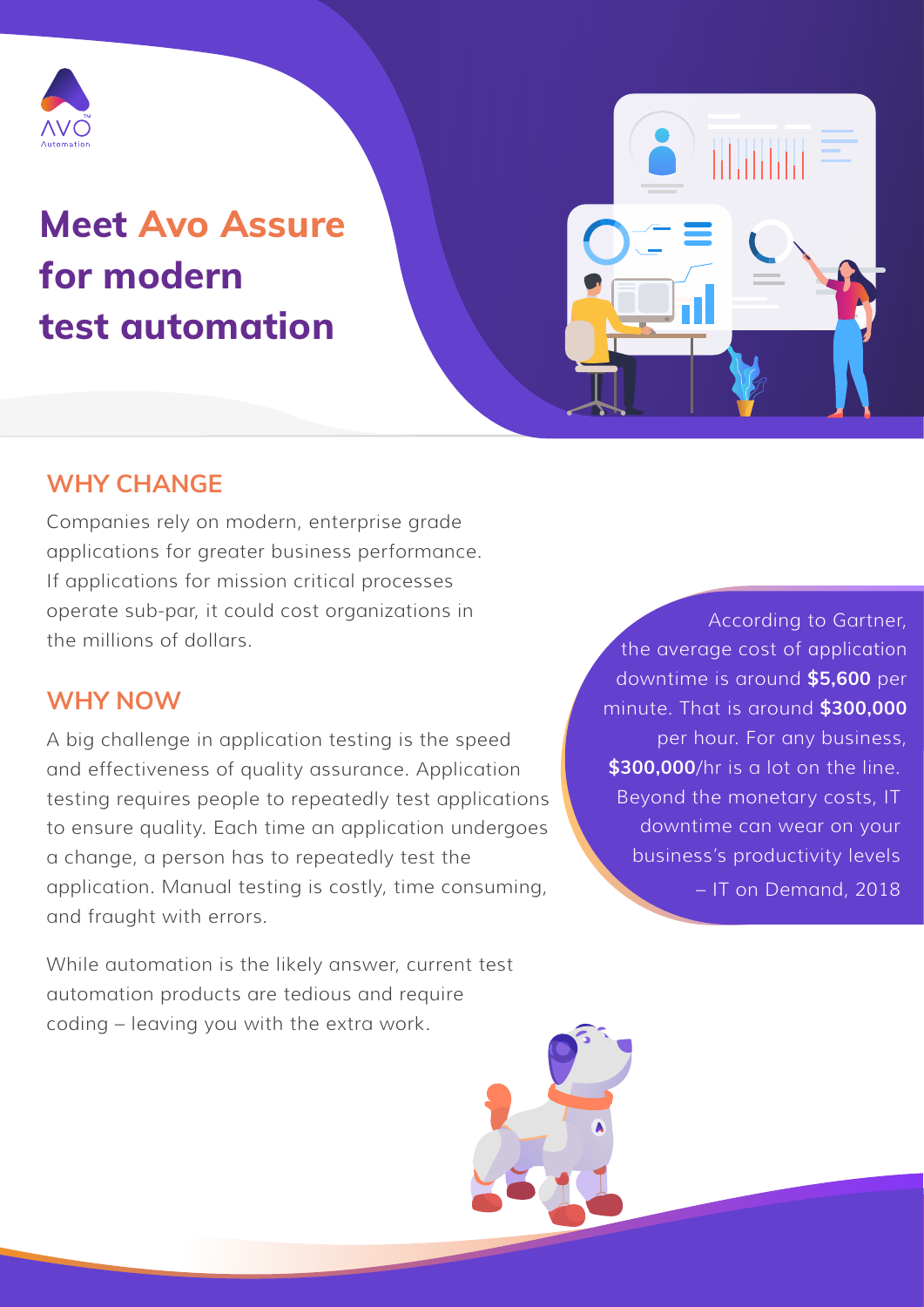#### **SOLUTION**

Enter Avo Assure, designed to provide software quality and enable continuous testing of applications and digital assistants without writing code. With Avo Assure, users can automatically create and deploy test cases at no additional cost.

Avo Assure is highly intelligent and technology agnostic, taking application testing beyond current tools.

*"By turning to Avo and its test automation platform, we are well on our way to successfully achieving automation rate of 10x and deploying test automation for 22 of our large business applications within a few months. Avo is proving to be the best choice for enterprise automation."*



**- Jane Possell, SVP and CIO, CNA Insurance**

## **BENEFITS**

Achieve up to 90% test automation coverage and save over 30% of your automation effort to focus on more innovative tasks

Test applications 85% faster than manual testing and double your application releases Achieve upwards of 2x productivity with seamless and heterogenous cross-platform testing

Enhance productivity by testing applications at a faster pace and reusing test cases

Create end-to-end tests without writing a single line of code and run those tests repeatedly with minimal time and effort to ensure maximum coverage

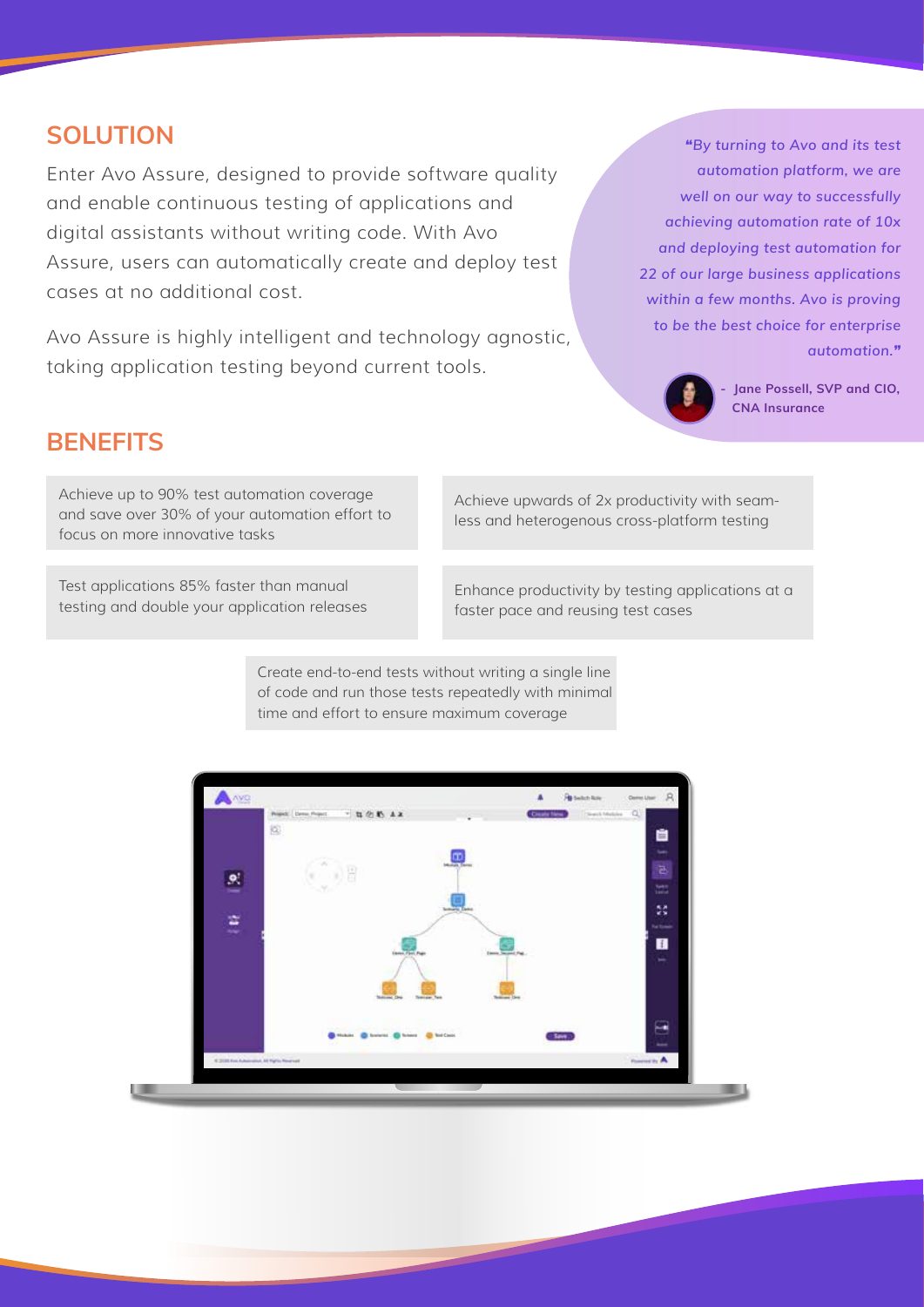## **WITH AVO ASSURE YOU CAN**

- Instantly create and execute test cases across platforms without writing code
- Automatically generate test cases by leveraging Avo Discover to document steps first
- Work within a visual test environment that shows you where you are, making the management of test plans and scenarios fun and simple without writing code
- Quickly update and upgrade test scenarios to expand coverage without starting over
- Eliminate errors as you change and update applications over time
- Analyze reports intuitively because Avo Assure shares the embedded video of execution and screenshots of each step
- Choose from 30 default widgets in the advanced dashboard to visualize reports effectively or customize as per your needs

## **TECHNICAL CAPABILITY**

- Browser-based administration and heterogenous screen capture
- o Scripless test case creation requires no coding!
- With a single click of a button, enable accessibility testing for your applications. Avo Assure supports WCAG standards, Section 508, and ARIA
- Execute multiple scenarios in a single VM independently or parallelly through the smart scheduling and execution feature

#### **Design & Orchestration**

- *Visual test design*
- *Native client & image based object identification*
- *Pre-built keywords simplify test case creation*
- *Shared object & test repository*
- *Test data input automation*
- *Debug and reporting support*

#### **Client Platform & Connectivity Support**

- *Web-based*
- *Mobile Android, iOS*
- *Desktop*
- *SAP ECC & S4/HANA*
- *Oracle EBS mainframe via emulation*
- *API web services*
- *Databases*

#### **Integration Support**

- *CI CD Integration*
- *Jira*
- *Microfocus QC/ALM*
- *Qtest*
- *TFS*
- *Atlassian Bamboo*
- *Amazon Mobile Farm*
- **Sauce Labs**
- *Salesforce*
- *Linux*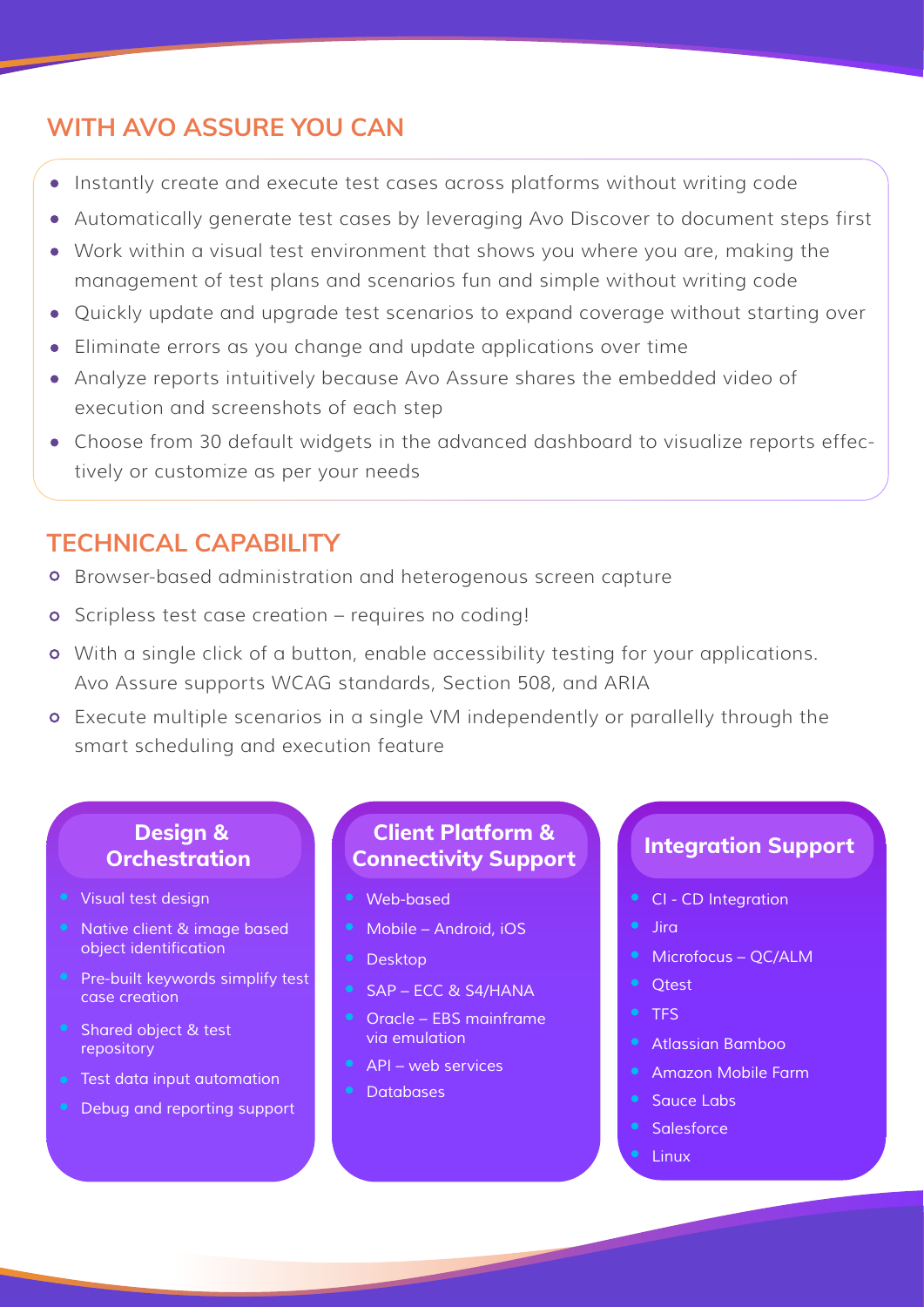## **CUSTOMER IMPACT**

- ▶ One of the leading financial institutions in the US, offering banking and mortgage services upgraded its loan management system without impacting the customer experience using Avo Assure. With Avo Assure, the bank achieved 100% automation of its loan processing application within 2 months, enabling execution of 4000+ test cases every day over the course of migration. It also reduced the post-migration testing time by 96%.
- A large fortune 500 manufacturing company rapidly delivered its post-sale support service portal and generated 8% revenues using Avo Assure. It was also able to reduce manual efforts by 30% and overall project cost by 25%.
- A large US commercial property and casualty insurer transitioned to an agile and product-centric development approach leveraging Avo Assure. 10x improvement in the automation rate helped achieve this significant milestone. With Avo Assure enabling continuous testing, the applications were made DevOps ready, reducing post migration testing time over 90%.

#### **SUMMARY**

Avo Assure enables you to achieve continuous, heterogeneous, and end-to-end testing for your business applications without requiring you to code. The visual depiction of test flows through mindmaps further makes your job easy. With significant cost, effort, and time savings, you are well on your way to liberating human potential and utilizing it for more creative and higher value tasks.